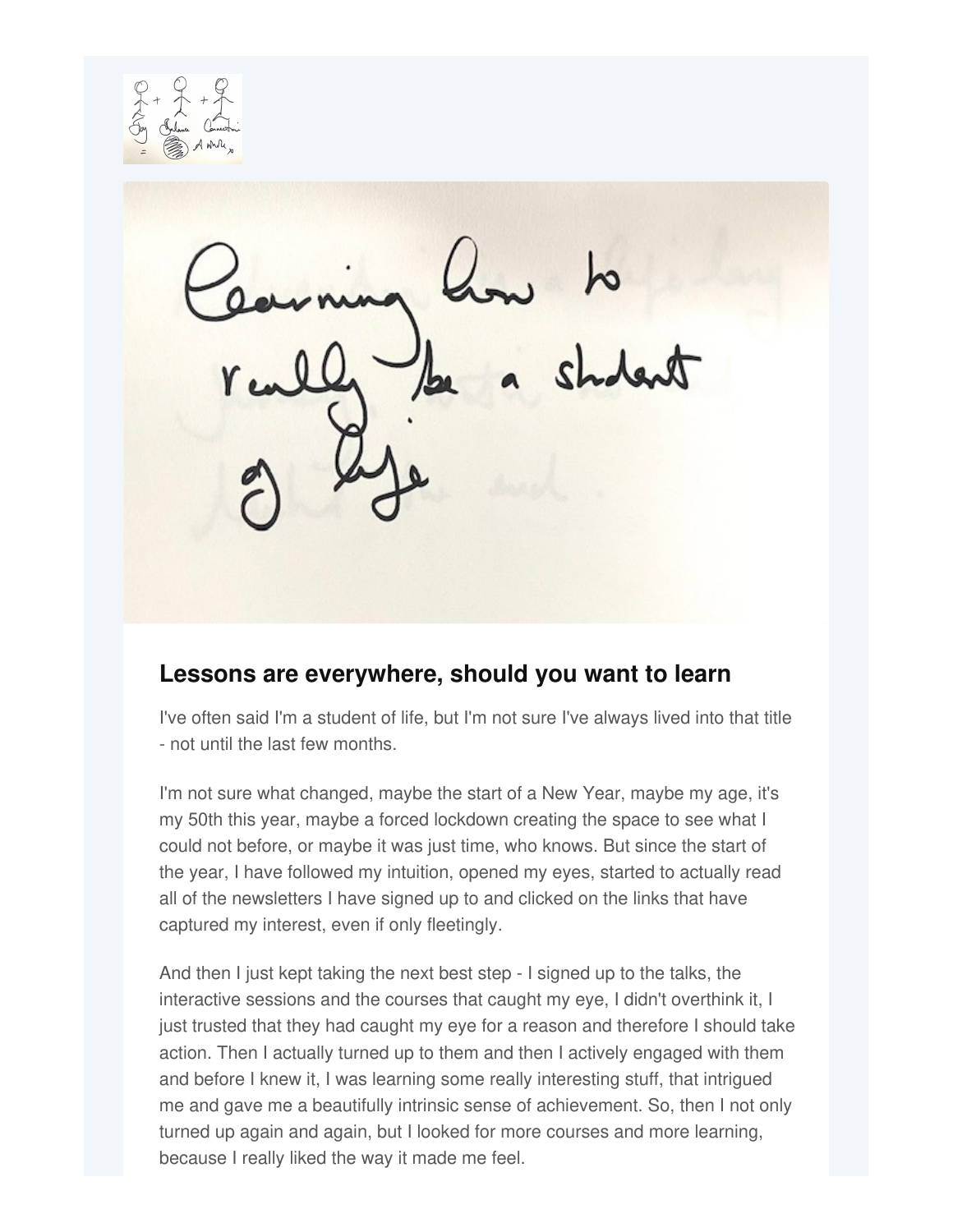And I have come to realise that learning is about so much more than learning. There is something so comforting, inspiring and exciting, in discovering just how much there is to learn, that human kind actually knows so much, that there are answers, or ways to find answers, to nearly all of our questions, that we do not have to quash our curiosity, make the best of it, suck it up, or live in a stagnant world - where there is learning there is growth and where there is growth there is hope and where there is hope there is motivation, desire and joy.

So, I have learnt that learning is just like getting fit, the more I show up and engage, the easier it gets and the more I am able to do.

So, now when I say I am a student of life, I really am. I try to learn something every single day, to engage my brain, to make me pause for thought, to live in the here and now, to question the world, to question myself and to widen my perspective and deepen my curiosity.

And amazingly all of this learning has been hugely beneficial for my mental and emotional health. It's helping me to understand who I am as a unique human being, why certain things make me feel the way I do, what I can do to support myself, how I can communicate more deeply and with more compassion with my fellow human beings and that the wilderness out there in front of us does not have to be so scary, that it can be navigated and that I do not need to know everything, I just need to trust that I will learn what it is that I need to learn, when I need to learn it.

Socrates words remain as true today as they did when he said them:

"Education is the kindling of a flame, not the filling of a vessel."

Our education is a life long journey, without end until the end.

Labreadan is a lyclay<br>Javney, water no and,<br>Junti the end.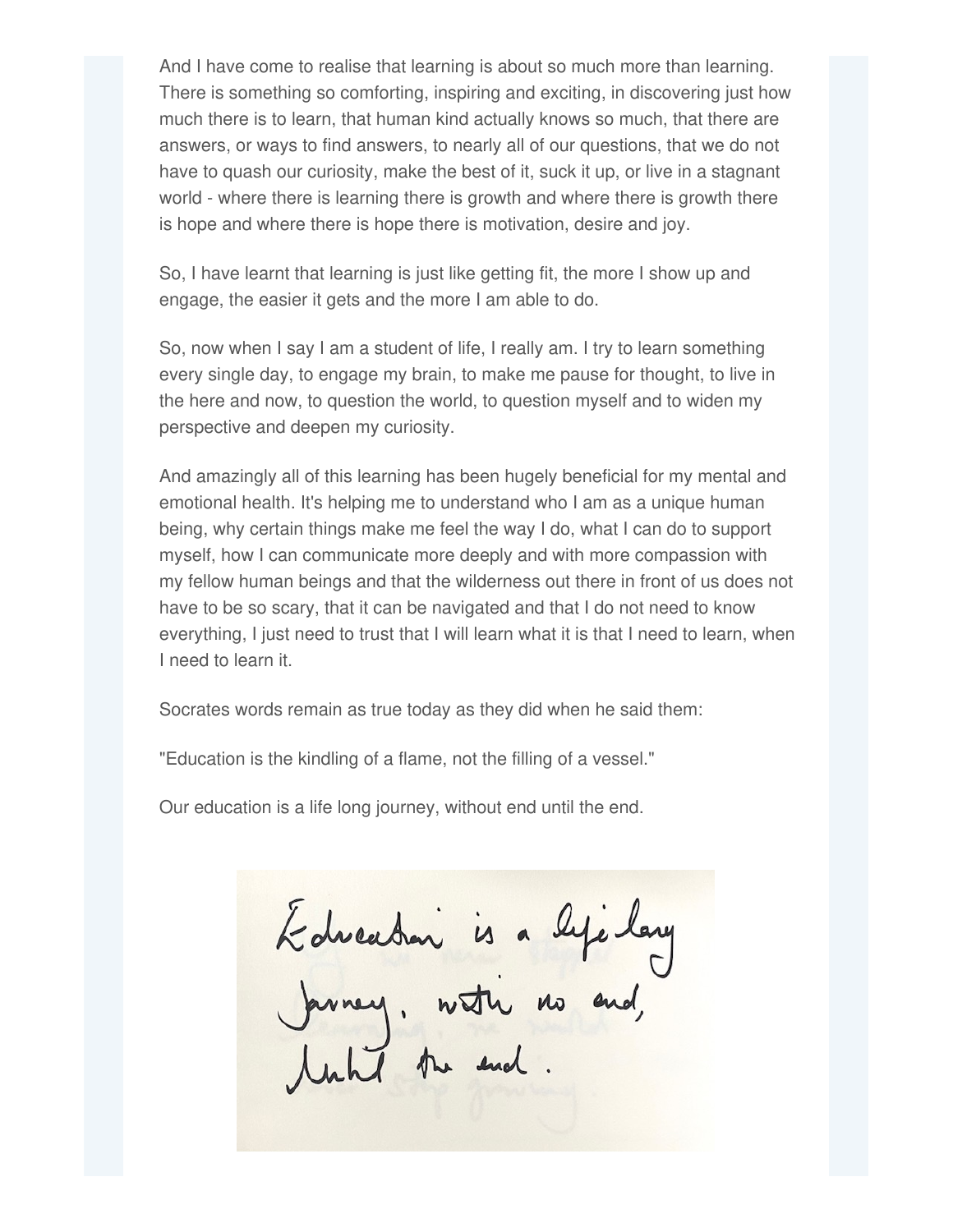I am discovering a huge world of interesting stuff, right at our fingertips, in any form you could possibly imagine, about any subject you can possibly think of and the vast majority of it, is free.

Here is a round up of my favourite finds so far:

Wayne Dwyer - there is a spiritual solution to every problem, or anything by Wayne Dwyer to be honest, such a wonderfully interesting, relatable and brilliant story teller

## Click here to watch [Wayne](https://www.youtube.com/watch?v=F0OPxr5t-0o&t=39s) Dwyer you tube videos

Susan David - the gift and power of emotional courage, a thought provoking and reassuring TED talk that encourages us all to embrace our emotional selves

## Click here to watch Susan [David's](https://www.ted.com/talks/susan_david_the_gift_and_power_of_emotional_courage?referrer=playlist-ted_talks_for_when_you_re_having_an_existential_crisis) TED Talk

Felicity Warner - the founder of soul midwifery, a way to lovingly ease the passage of the dying, to ensure that death is a dignified and peaceful experience

## Click here to get to know more [Felicity](https://www.soulmidwives.co.uk/felicity-warner/video-library/) Warner

The School of Life - I love anything by this organisation including their courses, right now I am loving this book, it's truly enlightening

### Click here for the book 'an emotional [education](https://www.theschooloflife.com/shop/the-school-of-life-an-emotional-education/)'

Bill Gates - how to avoid a climate disaster. I am an avid follower of Bill Gates notes and his reading suggestions. He always has something interesting and additive to say. I've been listening to the serialisation of his new book on radio 4 and as ever Bill makes the unobtainable, obtainable - well worth a read or listen.

### Click here for Bill [Gates](https://www.gatesnotes.com/Climate-and-energy?preview&Climate-SU=1&WT.mc_id=20210121000000_TGNICA_BG-PDM-PG-Global-SignupPage_JoinCommunity-Bill_Gates&WT.tsrc=BGSEM&gclid=CjwKCAiAp4KCBhB6EiwAxRxbpPPc6gplWQEOSUuFu9p71LcnBgrxjmavoB0PqErW9lIWr3yXZLiLABoCdgYQAvD_BwE) Notes

### Click here to listen to Bill Gates How to avoid a climate [disaster](https://www.bbc.co.uk/sounds/series/m000s7ly) on Radio 4

Honestly, I could go on and on, there is so much on my list, but it's important that you find your own - just look up and the universe will put the right thing in front of you, you just have to open your eyes.

And learning does not have to require huge chunks of dedicated time each day - you can listen to talks when doing jobs, or going for a walk, just read for 10 minutes each morning or night, or maybe in your lunch hour, do a short course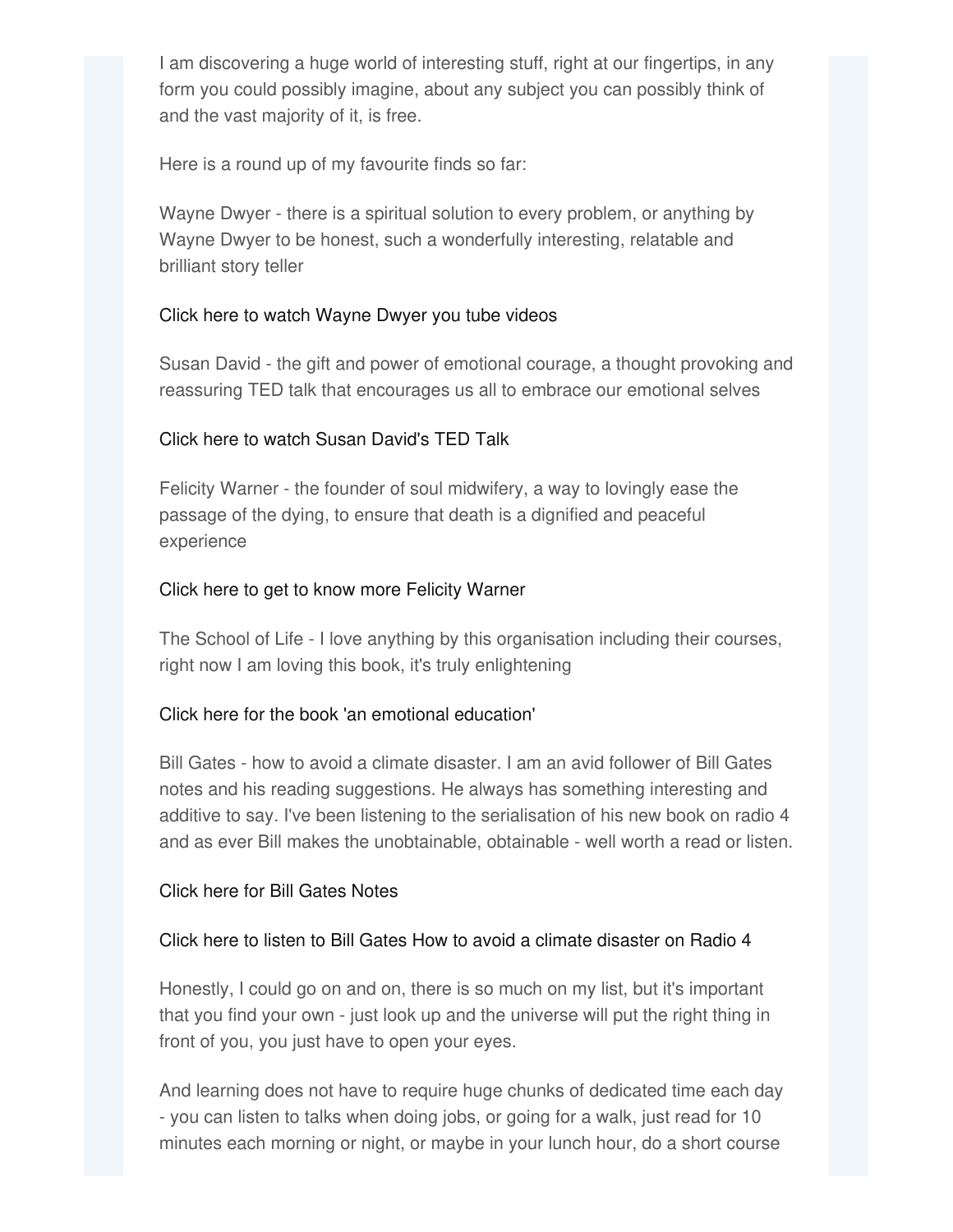which is perhaps just an hour a week, or treat it as a hobby at the weekend. It's amazing how you can find small bits of time here and there and then all of a sudden you are learning so much more than you ever imagined.

Just start, find 10 minutes today, google something, read this newsletter, pick up a random book, write down what you would like to learn more about and then just take the next best step.

Do let me know what you find transformational, I'm always intrigued to learn new things.

With love

Nik x

never stopped

Please do feel free to share this email with anyone you think may benefit from it.

People can subscribe on my website to receive their own email and also download any they may have missed at the link below:

https://nikdavis.com/

Once a month I will send a round up of the most pertinent information, observations and discoveries I have found, whilst experiencing this mad thing called life, in my 'let's cut the bullsh\*t' newsletter.

During the month, I will send emails on various topics depending on what is on my mind on any given day - death, grief, the menopause, parenting, love, work, humanity, transformation, mental health, or simply something I have learnt.

The core theme is that they are all written and sent with a genuine desire to help